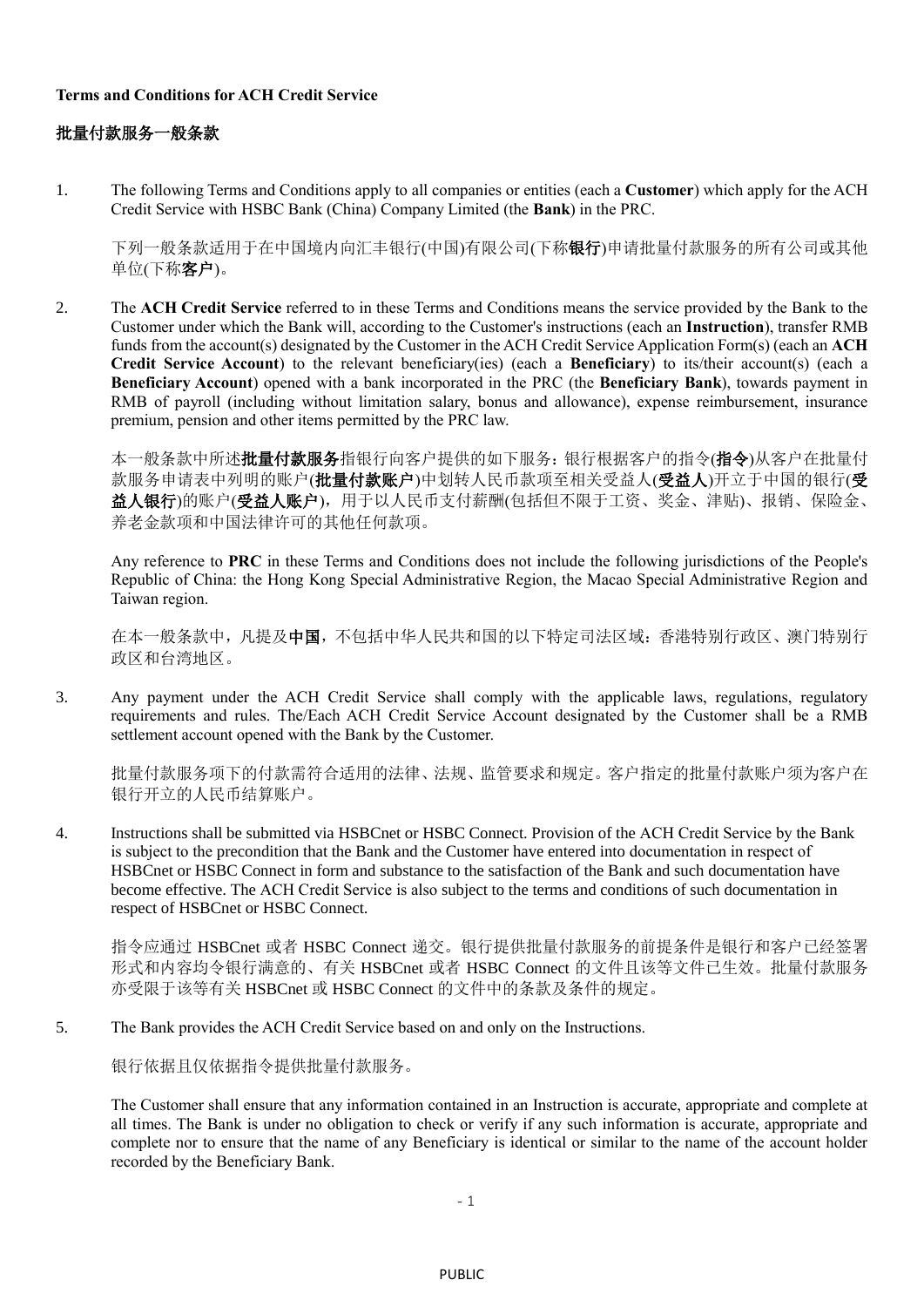客户应当确保指令中的任何信息在所有时候都是正确、适当和完整的。银行无义务检查或查核该等信息是否 正确、适当和完整,亦无义务确保受益人的姓名/名称与受益人银行记录的账户持有人的姓名/名称一致或类 似。

The Bank is not obliged to verify if a Beneficiary Account exists or is activated, whether or not that Beneficiary Account is opened with the Bank, and shall not be held liable for any failure in processing an Instruction as a result of a Beneficiary Account being closed, not existing or not activated.

无论受益人账户是否开立于银行,银行均无义务核实该受益人账户是否存在或被激活,且银行对因受益人账 户不存在或已销户或未被激活造成的指令处理失败不予负责。

Instructions will be processed by HSBCnet or HSBC Connect automatically. The Bank shall not be held liable for processing an Instruction.

指令将被 HSBCnet 或 HSBC Connect 自动处理。银行对处理指令不承担任何责任。

An Instruction will be deemed to have been duly completed by the Bank if the Bank has transferred the relevant funds to an account having the same account number of that of the Beneficiary Account as set out in that Instruction.

银行将相关款项划入与指令中提供的受益人账户账号相同的一个账户即视为银行适当的完成了该指令。

6. The Bank will not process an Instruction if there are insufficient freely disposable and transferable funds in the relevant ACH Credit Service Account for (a) the payment contemplated under that Instruction, (b) the payment of all the fees and charges due and payable by the Customer in connection with the ACH Credit Service, and (c) the payment of any other amount due and payable to the Bank by the Customer out of the relevant ACH Credit Service Account (including without limitation as a result of the Bank's exercise of any statutory or contractual set-off, deduction or other similar right). The Bank shall not be held liable for any delay or failure in processing an Instruction as a result of there being no insufficient funds in the relevant ACH Credit Service Account or any seizure or freezing of the relevant ACH Credit Service Account by competent authorities.

若相关批量付款账户中无足够可自由支配和转移的资金用以支付(a)某一指令项下付款,(b)客户在批量付款 服务项下的到期应付费用和(c)客户应从相关批量付款账户中向银行支付的其他到期应付款项(包括但不限于 客户由于银行行使任何法定或约定的抵销权、扣款权或其他类似权利而应向银行支付的其他到期应付款项), 银行将不会处理相关指令。银行对因相关批量付款账户内资金不足或相关批量付款账户被有权机关查封或 冻结而造成的任何指令处理失败或延迟不予负责。

7. The Customer shall submit an Instruction to the Bank by no later than 7:00 a.m. (Beijing time) on the proposed payment date (or such other time as may be notified by the Bank to the Customer from time to time). Any Instruction received by the Bank after the above cut-off time may not be processed on the proposed payment date, in which case the Bank shall not be liable for any delay or failure in processing that Instruction.

客户应不迟于拟付款日当日上午 7:00 时(北京时间)或银行不时向客户通知的其他时间前,向银行递交指令。 银行在上述截止时间之后收到的指令可能无法在拟定付款日被处理,且在此情况下,银行对因此造成的指令 处理失败或延迟不予负责。

8. With respect to any Instruction for a single payment to a single individual of an amount exceeding (but not including) RMB50,000, the Customer shall:

对于对单个个人支付单笔金额超过人民币伍万元(不含人民币伍万元)的指令,客户应:

(a) specify the payment purpose in the purpose or narrative field of that Instruction; or

在该指令的付款用途栏或备注栏注明付款事由;或

(b) (if the Customer does not specify the payment purpose in the purpose or narrative field of that Instruction or as specifically requested by the Bank) declare the payment purpose or cause in writing to the Bank and/or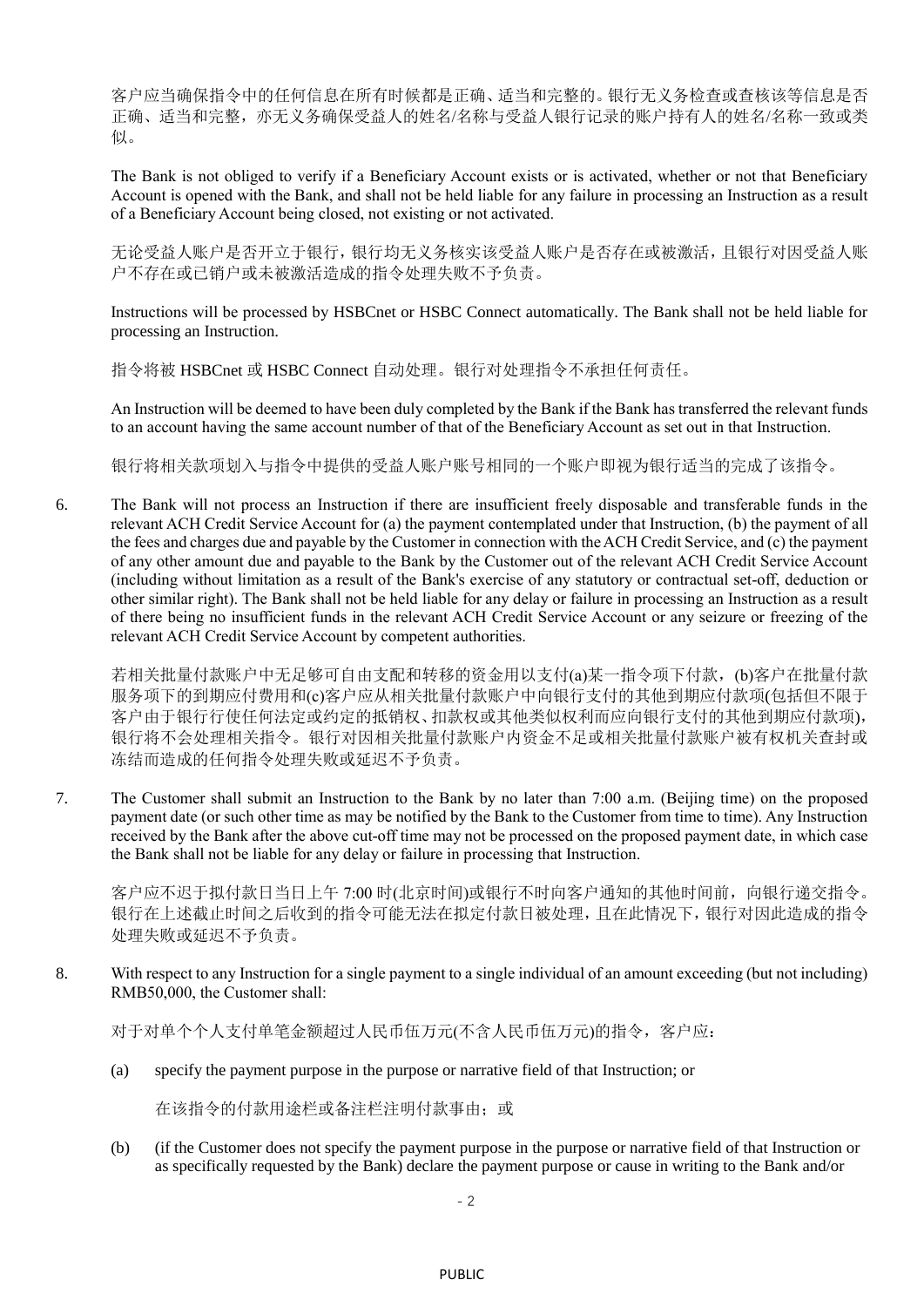provide to the Bank all the necessary supporting documents which are specified by the People's Bank of China (**PBOC**) (including, but not limited to, tax payment receipt and other documents required by the Bank reasonably or according to law),

(如客户未在该指令的用途栏或备注栏注明事由,或遇银行特别要求)向银行书面说明付款用途或事由 且/或向银行提供中国人民银行(人行)规定的支持性文件(包括但不限于完税凭证和银行依法或合理要 求的其他文件),

failing which, the Bank may refrain from processing that Instruction. The above threshold amount is subject to adjustment by PBOC from time to time. The Customer shall be responsible and liable for the authenticity and legality of the payment purpose or cause declared by it.

否则银行可不处理该指令。上述支付金额额度受限于人行不时作出的调整。客户应当对其说明的付款用途或 事由的真实性和合法性负责。

9. The Bank will process Instructions mainly through the China National Advanced Payment System (**CNAPS**) of PBOC, among which, any Instruction for a single payment which is no more than RMB50,000 will be mainly processed through the CNAPS-EBPS system or the CNAPS-BEPS system, and any other Instruction will be mainly processed through the CNAPS-HVPS system, subject to adjustment of the above threshold by PBOC from time to time.

银行将主要通过人行的中国现代化支付系统(**CNAPS**)处理指令,其中单笔金额在人民币五万元以下(含等于 人民币五万元)的指令将主要通过网上支付跨行清算系统或小额支付系统处理,其他指令将主要通过大额支 付系统处理。上述支付金额额度受限于人行不时作出的调整。

10. The Customer shall pay service charges to the Bank for each Instruction issued under the ACH Credit Service (including failed or rejected Instructions) in accordance with the Bank's tariff table as amended and published from time to time. The Bank is authorized by the Customer to deduct the service charges in relation to an Instruction from the relevant ACH Credit Service Account before processing that Instruction.

客户应根据银行不时修改并公布的费率表就批量付款服务项下每一指令(包括失败或被拒绝的指令)向银行 支付费用。客户授权银行在执行指令前从相关批量付款账户中扣除该指令的费用。

11. The Bank's liability in relation to the ACH Credit Service is limited to the transfer of funds to the relevant Beneficiary Bank pursuant to the Instructions. Neither the ACH Credit Service nor these Terms and Conditions constitute any agency, cooperation or partnership relationship between the Bank and any Beneficiary Bank, and the Bank is not liable to any Beneficiary Bank or for any act or omission by any Beneficiary Bank.

银行有关批量付款服务的责任仅限于按照指令将资金划转给有关受益人银行。批量付款服务和本一般条款 均不构成银行和受益人银行之间任何代理、合作或合伙关系,银行不向受益人银行承担任何责任也不就受益 人银行的任何作为或不作为承担任何责任。

The Bank shall not be held liable for any direct or indirect losses or damages incurred by the Customer in relation to the ACH Credit Service, unless such losses or damages are attributable to the Bank's wilful misconduct or gross negligence, in which event the Bank's liability shall not exceed the actual amount of direct losses incurred by the Customer, and the Bank shall not be liable for any indirect and special losses as well as consequential damages, whether or not the Bank has been advised of the possibility of such losses or damages. Under no circumstance shall the Bank be responsible for any losses or damages caused by misconduct or negligence of any Beneficiary Bank, or by force majeure.

银行不承担客户因使用批量付款服务而产生的任何直接或间接损失和损害,除非该等损失或损害是由银行 的故意不当作为或重大过失造成的,在此情况下银行的责任不应超过客户遭受的实际直接损失的数额,并且 银行不承担任何间接的和特别的损失和其他后果性的损害,无论银行是否被告知这些损失或损害的可能性。 在任何情况下,银行均不负责由于受益人银行的不当作为或过失或不可抗力引起的任何损失或损害。

The Bank shall not be liable for or be asked to be involved in any disputes between the Customer and any Beneficiary.

- 3